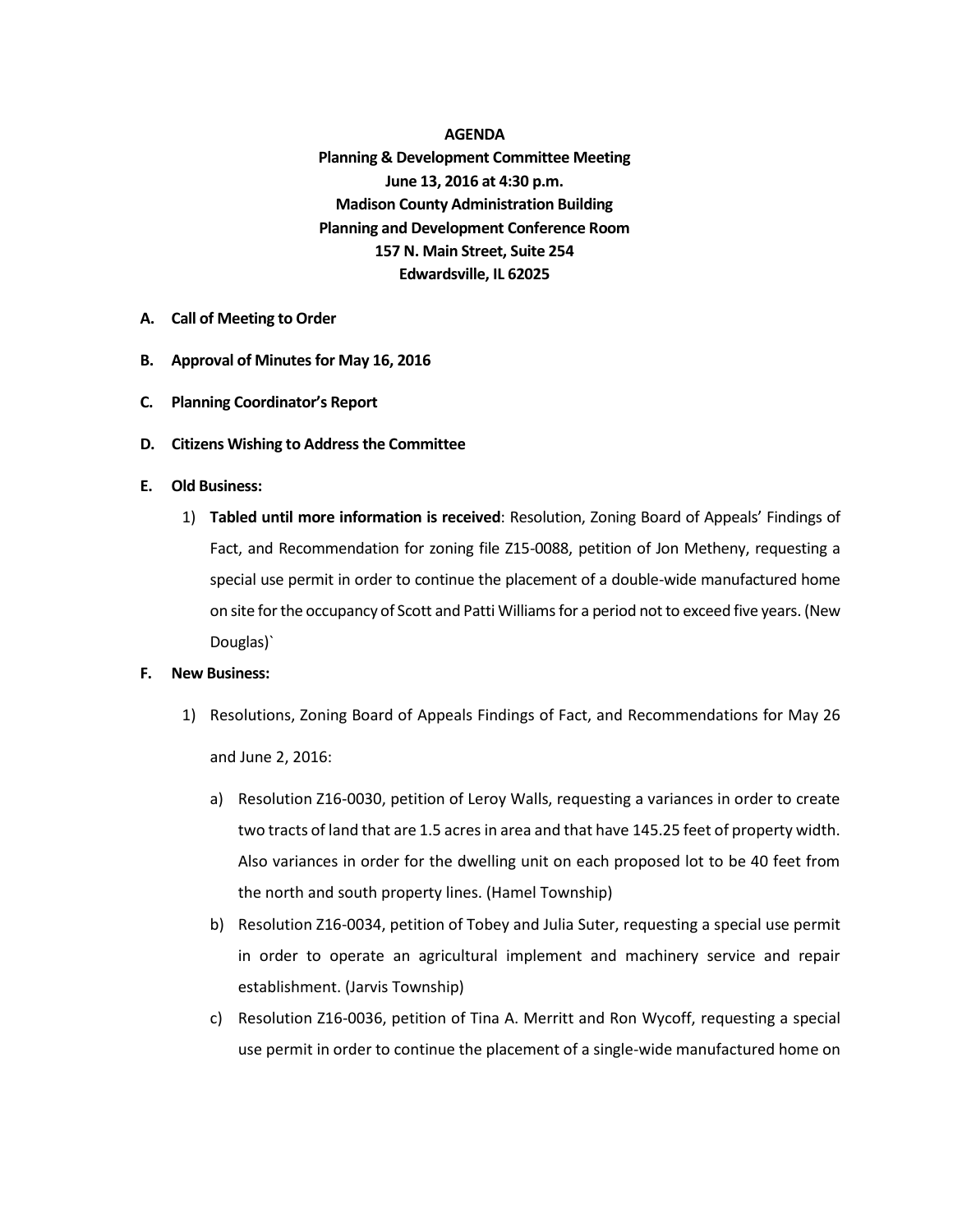site for the occupancy of Ron Wycoff for a period not to exceed five years. (Nameoki Township)

- d) Resolution Z16-0038, petition of Charles Howland, requesting a special use permit in order to continue the placement of a single-wide manufactured home on site for the occupancy of Charles Howland for a period not to exceed 5 years. (Venice Township)
- e) Resolution Z16-0035, petition of Jason and Patricia Toenyes, requesting special use permit in order to continue the placement of a double-wide manufactured home on site for the occupancy of Jason & Patricia Toenyes for a period not to exceed five years. (Wood River Township)
- f) Resolution Z16-0042, petition of Andrew and Mary Kerkemeyer, requesting variances in order to create a tract of land that is .87 acre in area, in order to build a single-family dwelling that will be 25 feet from the front and rear property lines, and in order to have an existing private sewage system on a lot that is less than the required 40,000 square feet. (Foster Township)
- g) Resolution Z16-0044, petition of David Mueller and Denise Lutes, requesting a zoning map amendment to rezone two tracts from R-1 and R-2 Single-Family Residential Districts to Agricultural District and a special use permit in order to have a public horse stable. (Edwardsville Township)
- h) Resolution Z16-0047, petition of David Lawson, requesting variances in order to construct an accessory structure that will be 30 feet in height and 5 feet from the north property. (Pin Oak Township)
- i) Resolution Z16-0040, petition of Shane Citrowske, requesting a variance in order to create a tract of land that is 1.2 acres in size. (Moro Township)
- j) Resolution Z16-0049, petition of William Ambrose on behalf of Foster Township, requesting a variance in order to construct a commercial building that will be 12 feet from the front property line. (Foster Township)
- k) Resolution Z16-0039, petition of Freddie A. Kutter, requesting a special use permit in order to have a remote control race track on site. (Wood River Township)
- l) Resolution Z16-0037, petition of Andrew Smith, applicant and owner of record, requesting a special use permit in order to raise chickens and goats on the property and variances in order to locate a chicken coop 10 feet from the north and east property